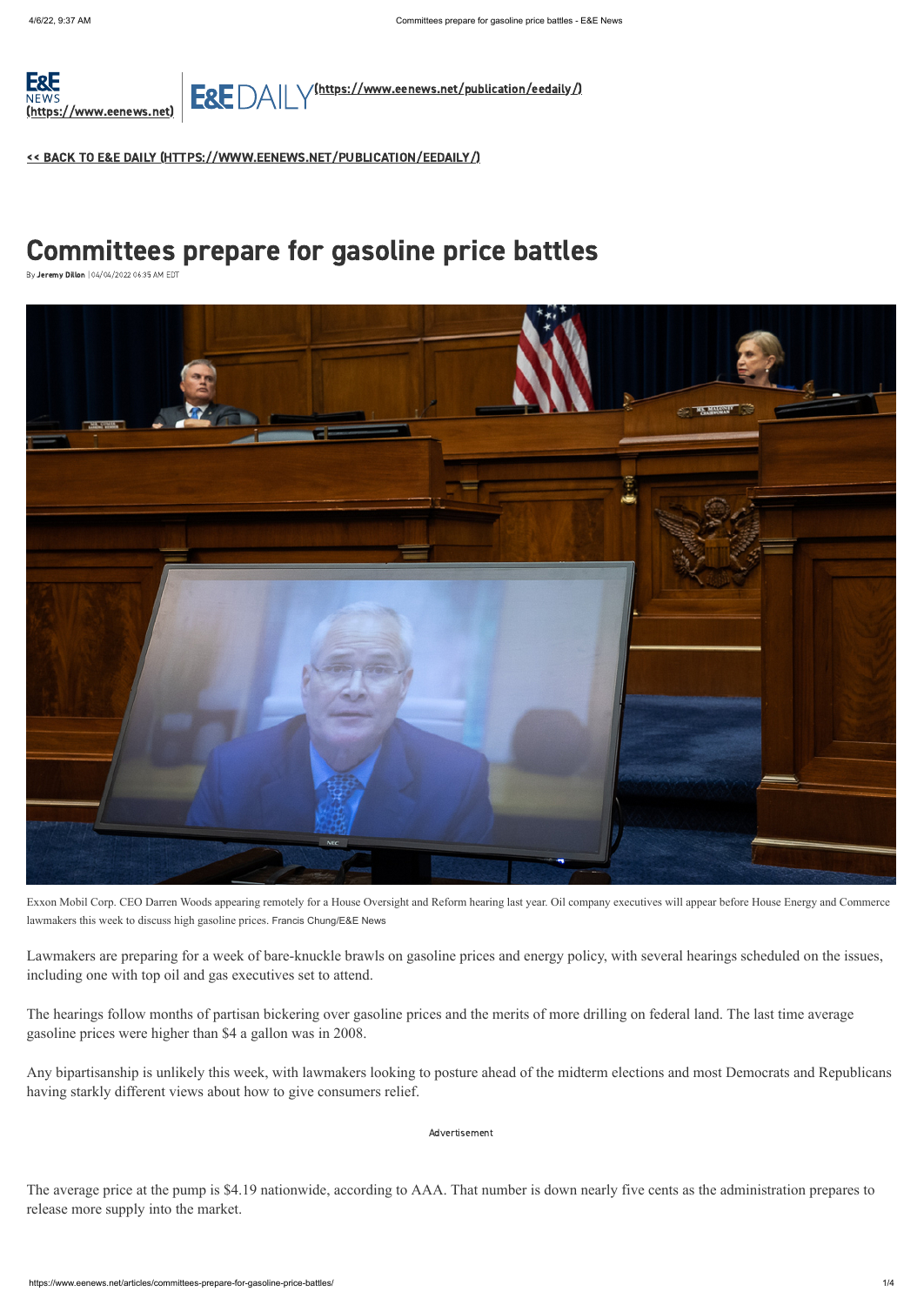Last week, the White House announced it would release 180 million barrels from the Strategic Petroleum Reserve over time. President Joe Biden also called on Congress to pass budget reconciliation legislation with provisions to move away from fossil fuels (*E&E News PM* [\(https://subscriber.politicopro.com/article/eenews/2022/03/31/bidens-plan-to-have-it-all-on-climate-energy-00022100\), March 31](https://subscriber.politicopro.com/article/eenews/2022/03/31/bidens-plan-to-have-it-all-on-climate-energy-00022100)).

"Gas prices are a problem," White House chief of staff Ron Klain said yesterday on ABC's "This Week" with George Stephanopoulos.

"That's why the president took the actions he took this week to release a million barrels a day from the Strategic Petroleum Reserve, to tell the oil companies they either need to pump oil on the 9,000 permits they have or give them back for others to do that, to increase production here," he said. "Those things we think are going to bring down the price of gasoline, relieve some of the pain at the pump."

## 'Not doing enough'

Congress also wants its say. Republicans are pressuring Democrats to embrace legislation to promote fossil fuel production on federal lands and waters. Democrats are focusing on accusing energy companies of not taking advantage of existing drilling permits and leases, and rejecting the need to address rising prices.

The arguments will perhaps be felt most during the Energy and Commerce hearing with executives of six of the world's leading oil and gas companies, including Exxon Mobil Corp. and Chevron Corp.

"While American families struggle to shoulder the burden of rising gas prices from [Russian President Vladimir] Putin's war on Ukraine, fossil fuel companies are not doing enough to relieve pain at the pump, instead lining their pockets with one hand while sitting on the other," said E&C Chair Frank Pallone (D-N.J.) and Oversight Subcommittee Chair Diana DeGette (D-Colo.) in a joint statement last week.

The hearing may not pack the same punch as previous ones. A big factor will be the format. Executives are scheduled to appear virtually, a medium that blunts the visual effect and intensity of hearings.

Republicans will likely use their time to air grievances about Democratic policies and encourage executives to support GOP claims.

[Some Democrats are pushing legislation — including](https://www.congress.gov/117/bills/s3802/BILLS-117s3802is.pdf) [S. 3933 \(https://www.congress.gov/117/bills/s3933/BILLS-117s3933is.pdf\)](https://www.congress.gov/117/bills/s3933/BILLS-117s3933is.pdf)[and S. 3802](https://www.congress.gov/117/bills/s3802/BILLS-117s3802is.pdf) (https://www.congress.gov/117/bills/s3802/BILLS-117s3802is.pdf) — to implement new taxes on windfall profits. One key backer is Senate Budget Chair Bernie Sanders (I-Vt.), who is holding a hearing on inflation and corporate greed.

"It's no surprise that prices keep going up because it's President Biden, not Vladimir Putin, who has shut down production in America, who has not approved a new permit for any kind of pipeline — not just Keystone [XL] — any kind of oil and gas pipeline in America, no new leases for exporting [liquefied natural gas] to our friends around the world," said House Minority Whip Steve Scalise (R-La.) in an appearance on Fox News over the weekend.

### 'People are hurting'

The House Foreign Affairs Committee had scheduled a closed briefing on energy security. Russia's invasion of Ukraine is not only scrambling markets. Europe could end up without key supplies.

The president announcing a pledge to export more natural gas to Europe did little to sway the opposition. Republicans, for example, are urging the administration to return to regular lease sales onshore and offshore.

Transportation and infrastructure Committee Republicans will hold a forum tomorrow on what they called the current energy crisis. Witnesses include notable fossil fuel industry advocates.

"Since the very first days of this administration, the president and the majority have ignored the reality of America's energy needs, pushing their policies to slow or block domestic energy production, safe and efficient energy transportation, and timely infrastructure project approvals," said ranking member Sam Graves (R-Mo.) in a statement.

"Once the harsh reality and impacts of their decisions hit, they started blaming everyone else for the results," said Graves.

The Senate Commerce, Science and Transportation Committee will also have a gasoline price hearing this week. Chair Maria Cantwell (D-Wash.) is hoping to host energy executives in person at a later date.

Beyond getting oil and gas companies to take advantage of existing permits, Democrats are discussing other actions like punishing oil companies that don't use their leases. Policies to help Americans foot the bill for energy prices are also under discussion (*E&E Daily* [\(https://subscriber.politicopro.com/article/eenews/2022/04/01/democrats-eye-action-on-leasing-reforms-gas-rebates-00022183\)](https://subscriber.politicopro.com/article/eenews/2022/04/01/democrats-eye-action-on-leasing-reforms-gas-rebates-00022183), April 1).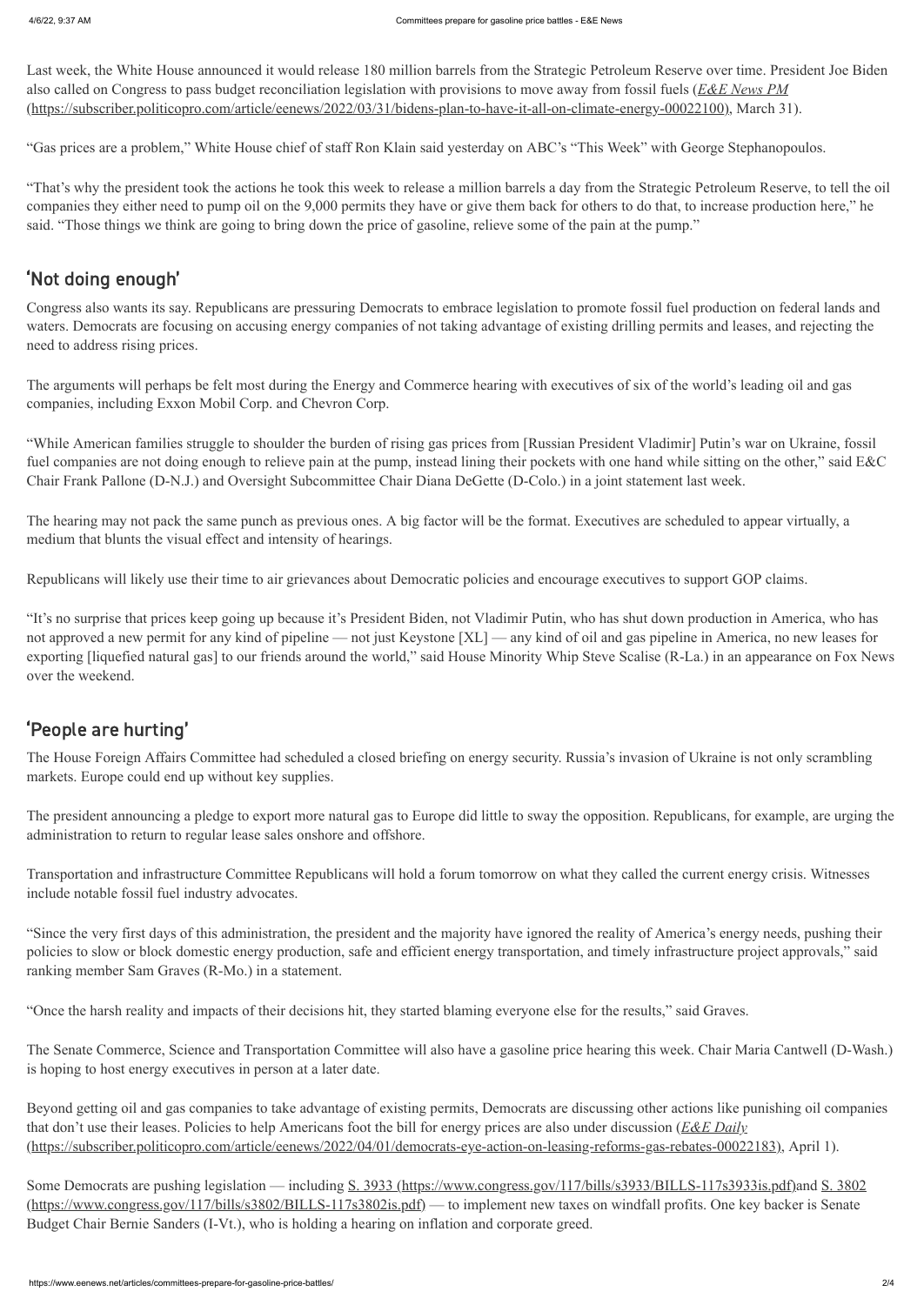Rep. Ro Khanna (D-Calif.) has supported going after energy companies for high prices. On CNN's "State of the Union" yesterday, he vouched for the administration's response.

- Robert McCullough, principal, McCullough Research.
- Kathleen Sgamma, president, Western Energy Alliance.

"Of course people are hurting with gas prices," said Khanna. "The president is releasing 180 million barrels of oil. We're talking about buying back into the Strategic Petroleum Reserve to increase short-term production. That is going to address that."

**Schedule:** [The Senate Commerce hearing is Tuesday, April 5, at 10 a.m. in 253 Russell and via webcast](https://www.commerce.senate.gov/2022/4/ensuring-transparency-in-petroleum-markets) (https://www.commerce.senate.gov/2022/4/ensuring-transparency-in-petroleum-markets).

### **Witnesses:**

**Schedule:** The Senate Budget hearing is Tuesday, April 5, at 11 a.m. in 608 Dirksen and via webcast [\(https://www.budget.senate.gov/hearings/corporate-profits-are-soaring-as-prices-rise-are-corporate-greed-and-profiteering-fueling-inflation\)](https://www.budget.senate.gov/hearings/corporate-profits-are-soaring-as-prices-rise-are-corporate-greed-and-profiteering-fueling-inflation).

### **Witnesses:**

- Robert Reich, professor, University of California, Berkeley.
- Lindsay Owens, executive director, Groundwork Collaborative.
- Michael Faulkender, professor, Robert H. Smith School of Business, University of Maryland.

**Schedule:** [The Transportation and Infrastructure Republican roundtable is Tuesday, April 5, at 2 p.m. in 2167 Rayburn and via webcast](https://republicans-transportation.house.gov/calendar/eventsingle.aspx?EventID=405836&utm_campaign=197004-345) (https://republicans-transportation.house.gov/calendar/eventsingle.aspx?EventID=405836&utm\_campaign=197004-345).

#### **Witnesses:**

- Will Jordan, executive vice president and general counsel, EQT Corp.
- Eric Marchetto, executive vice president and chief financial officer, Trinity Industries Inc..
- John Stoody, government relations vice president, Association of Oil and Gas Pipelines.
- Joan Dreskin, senior vice president and general counsel, Interstate Natural Gas Association of America.
- Roger Guenther, executive director, Port of Houston Authority.
- Randall Reese, CEO, Sabine Neches Navigation District.

**Schedule:** The House Energy and Commerce hearing is Wednesday, April 6, at 10:30 a.m. in 2123 Rayburn and via webcast [\(https://energycommerce.house.gov/committee-activity/hearings/hearing-on-gouged-at-the-gas-station-big-oil-and-americas-pain-at-the\)](https://energycommerce.house.gov/committee-activity/hearings/hearing-on-gouged-at-the-gas-station-big-oil-and-americas-pain-at-the).

#### **Witnesses:**

- ·David Lawler, chair and president, BP America Inc.
- Michael Wirth, CEO, Chevron Corp.
- Richard Muncrief, CEO, Devon Energy Corp.
- Darren Woods, CEO, Exxon Mobil Corp.
- Scott Sheffield, CEO, Pioneer Natural Resources Co.
- Gretchen Watkins, president, Shell USA Inc.

**Schedule:** The House Foreign Affairs energy security briefing is Thursday, April 7, at 9:30 a.m. (closed).

**Witnesses:** TBA.

#### << BACK TO E&E DAILY [\(HTTPS://WWW.EENEWS.NET/PUBLICATION/EEDAILY/\)](https://www.eenews.net/publication/eedaily/)